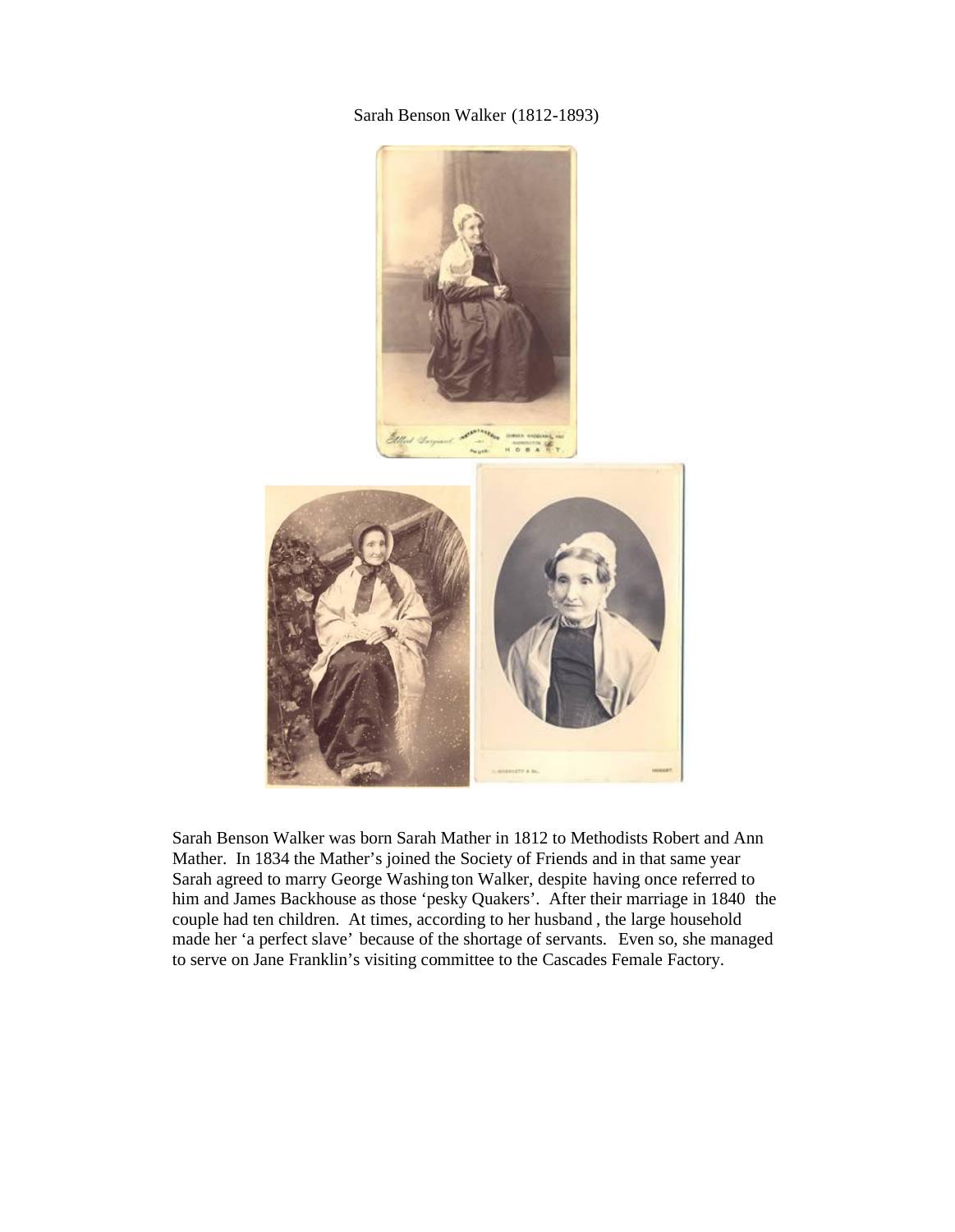Davey Mart-<br>Webart Sown 20/12 Thouth clay dear Cother for the<br>shoed, they are seen pice end becau<br>tifully brance. Them them hast toring, and intend to cause theme. sering seeming as lang as they last, more seasanable present-Selici me as men thy offectionate aunt-<br>Savah B. Malker,

This letter is from Sarah Benson Walker to her niece Ether Robey (nee Mather) thanking her for her present of some new shoes. The letter is signed ' thy affectionate Aunt', the use of words like 'thy', 'thee' and 'thou' instead of the plural form set the Quakers apart.



This is a sketch of Sarah Benson Walker by her daughter Mary Augusta Walker. Mary (aged 93) is pictured below wearing her mother 's Quaker dress.

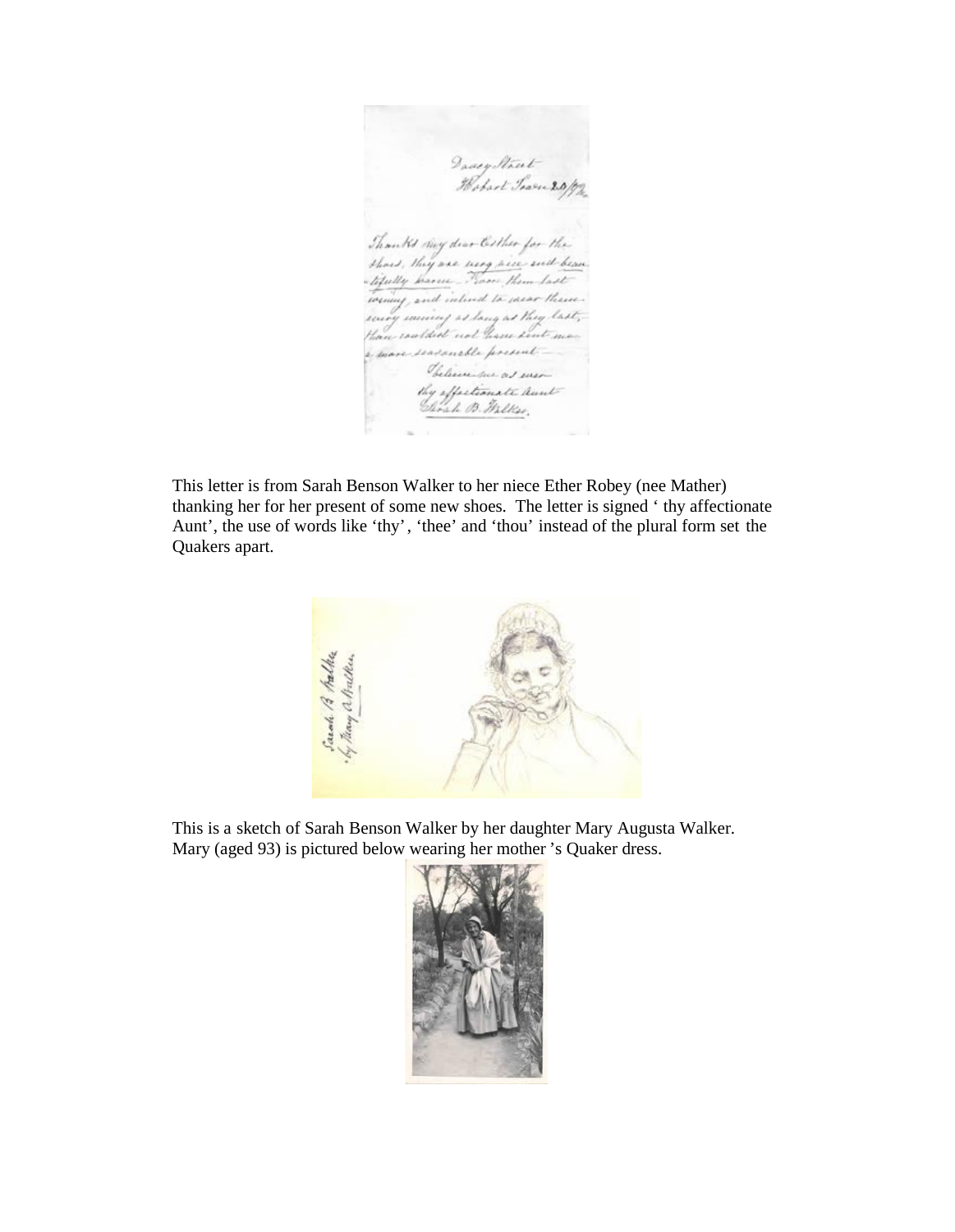This is a bakery bill for the Walker family 1883.

Mer G. W. Walker To GEORGE ARKOLD, Genuine Bread, Viscuit Baher, & Pastrycook. 92, Liverpool Street, n Selger t Hebert.  $\overline{\mathbf{z}}$ 7  $\sqrt{385}$  BILL DELIVERED k, /l-Lomi-Best Colonial Fleur-Rotts Seas Birmits Bans, Tea Cabes-Calu-:<br>Ginggilds & Gyz<br>1994 - Gyzet Hyz<br>1994 - Ferdinand Kir  $-1$ ï  $2 - 1$ file the bit Ÿ2 54. requestably requests that this 54% be poid workly.  $9.8.$ w na the Braid delivered its proper weight.

This is part of the Quaker grey teaset belonging to George Washington Walker and his wife Sarah.